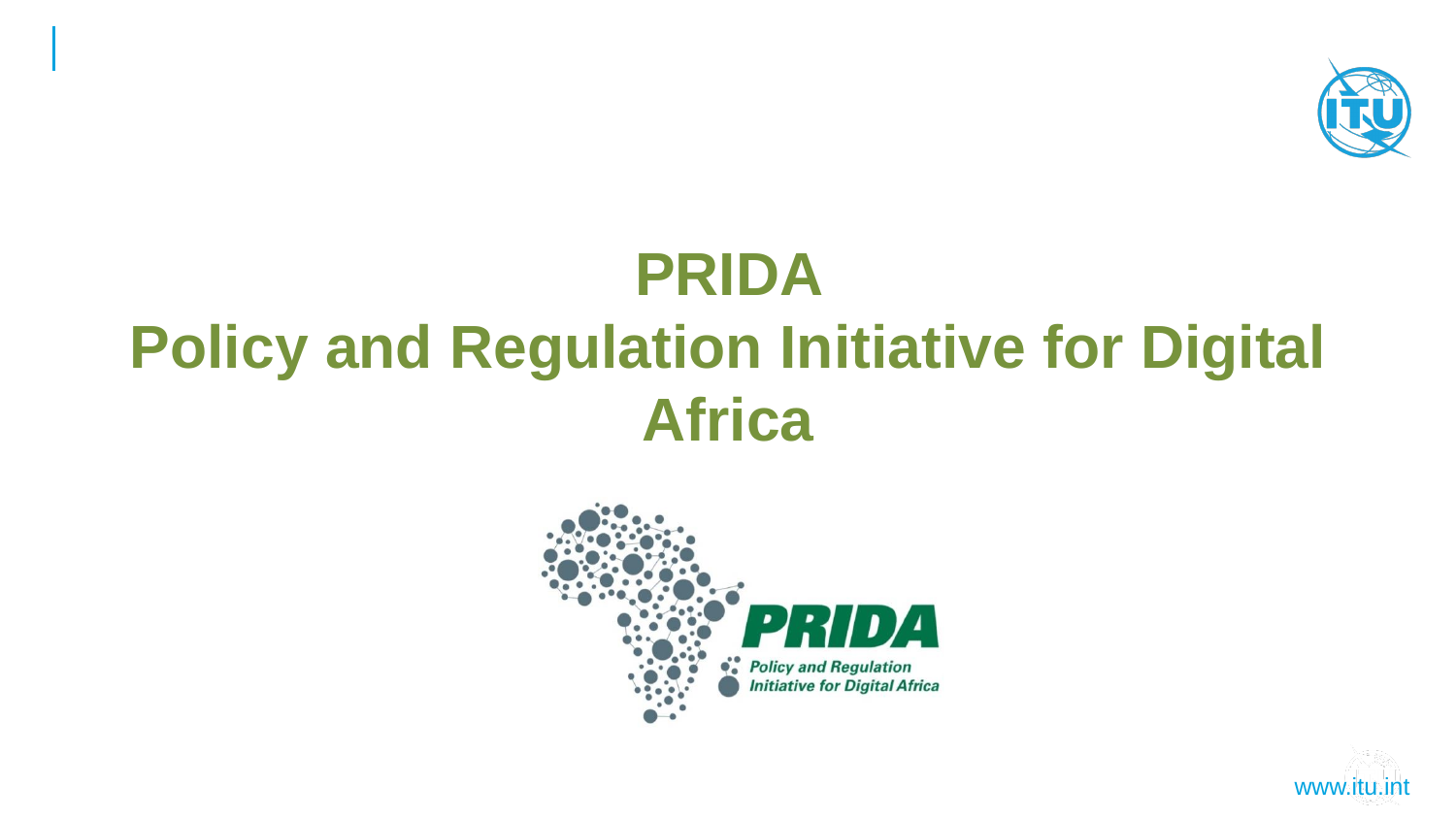## **Qu'est-ce que PRIDA?**

#### **Objectif**

Favoriser le haut débit sans fil universellement accessible et abordable à travers le continent pour débloquer les avantages futurs de l'utilisation transversale des TIC.

#### **Durée Jusqu'à Mai 2023**



**Budget € 8m**







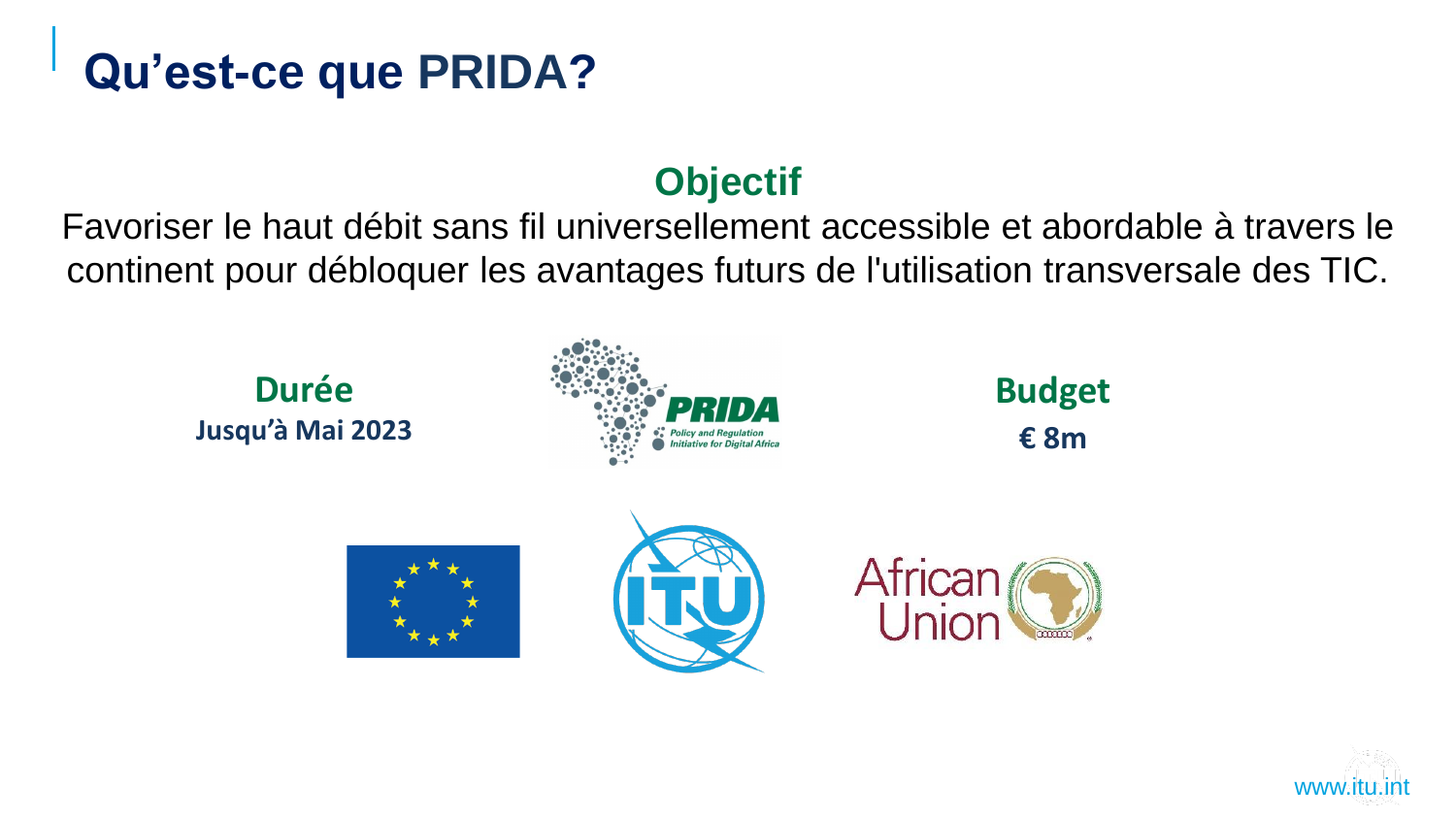



#### **Important dates**





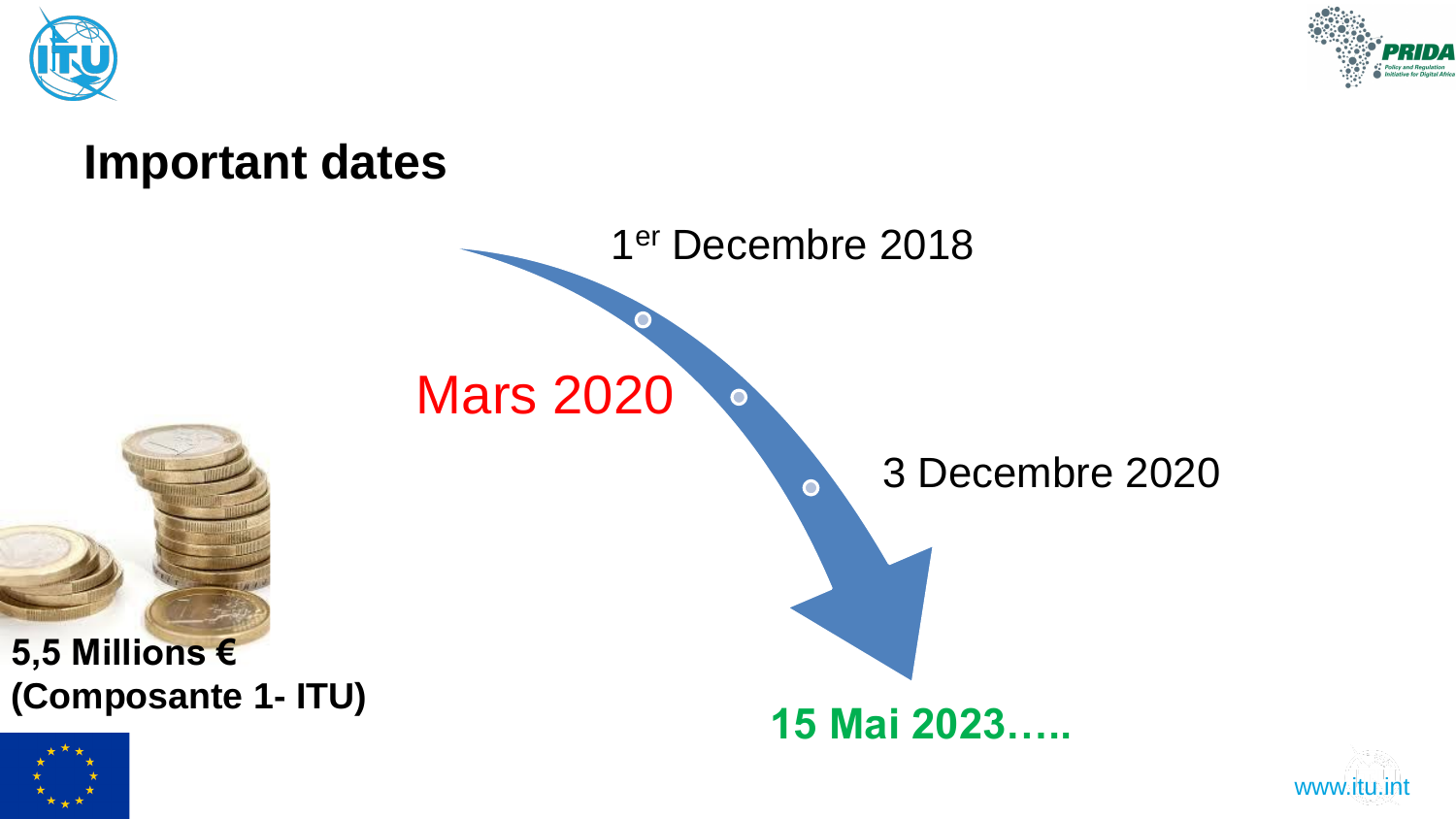

Périmètre de mise en œuvre du projet: **54 pays africains**



**5 Résultats identifiés:** 

**1**- L'attribution du spectre basée sur les meilleures pratiques internationales est améliorée

**2**- Les termes et conditions d'octroi de licences de spectre ainsi que la tarification du spectre et l'alignement sur les meilleures pratiques internationales en vue d'avoir une cohérence entre le moment de l'attribution avec la disponibilité des technologies et la préparation du marché sont améliorés

**3**- La coopération liée au traitement des brouillages préjudiciables est renforcée via des accords transfrontaliers de coordination des fréquences

**4**- La sensibilisation et l'acceptation du concept et des modèles économiques de l'Internet des objets (IoT) sont accrues.

**5**- Renforcement des capacités et assistance technique (à la demande)





 $\hat{\star}$  www.itu.int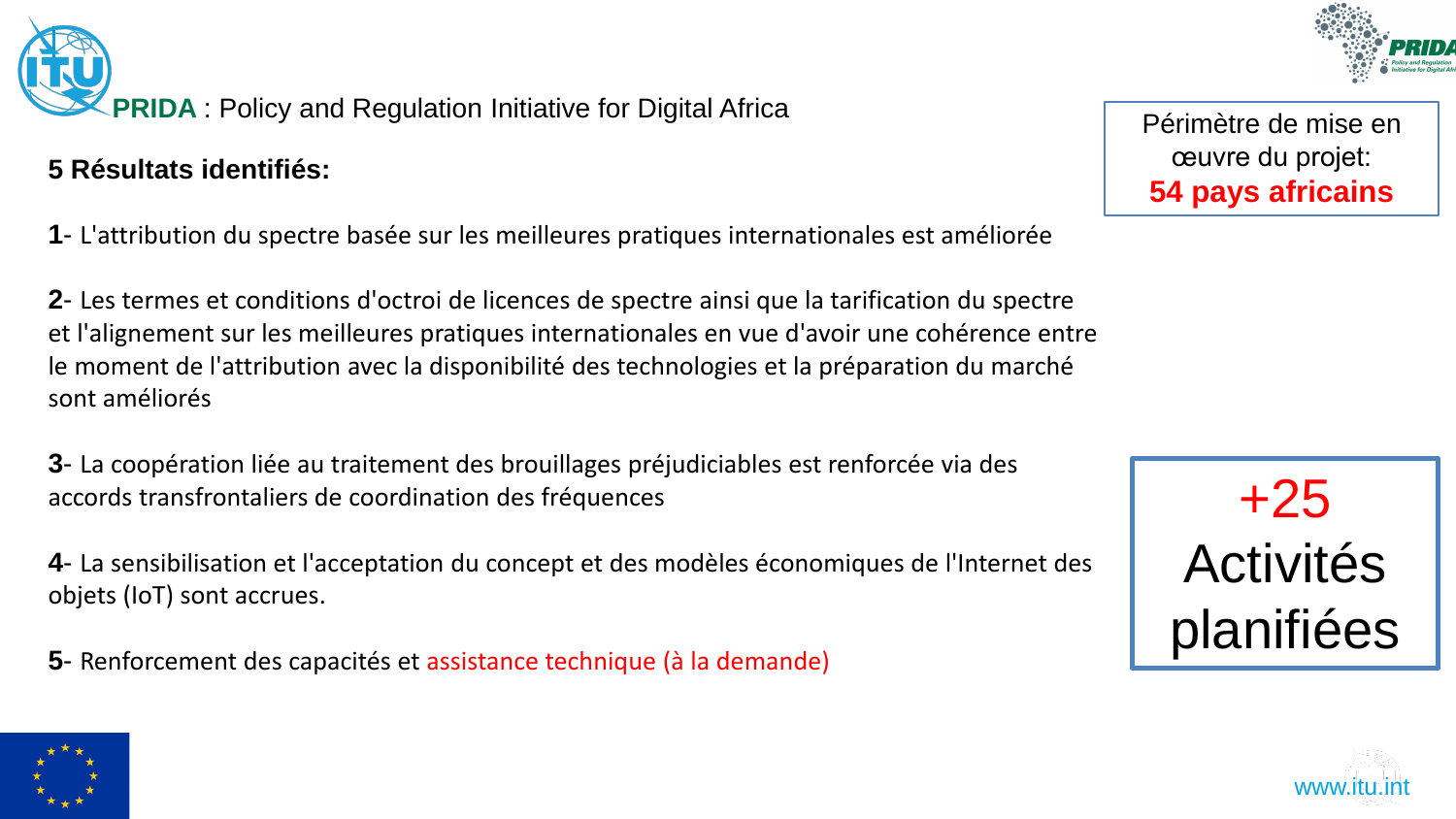**PRIDA Composante 1: Périmètre**

#### Plus de **25 activités différentes** !

Accent mis sur la gestion du spectre pour l'accès haut débit sans fil



**Attribution et harmonisation du spectre**



**Coordination trans-frontalière des fréquences**











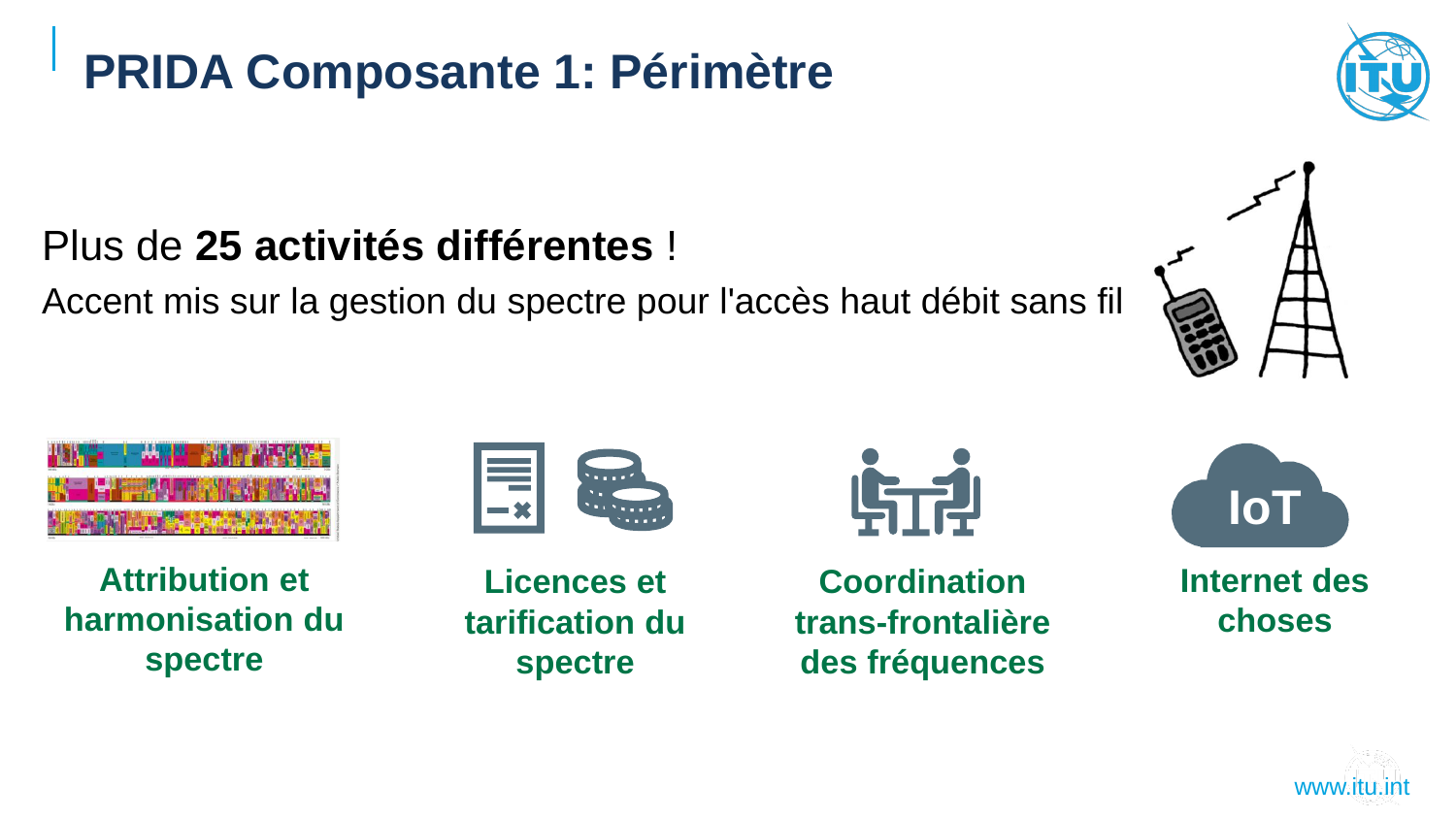

## **Progression du projet**



#### Agréement HCM4A :

#### **36** Manifestations d'intérêt

| <b>Result</b>                 | <b>Activity Description</b>                                                                                                                                                               | <b>Status</b> | <b>Explanations</b>                                                                                                                                                                            | % of Completion |
|-------------------------------|-------------------------------------------------------------------------------------------------------------------------------------------------------------------------------------------|---------------|------------------------------------------------------------------------------------------------------------------------------------------------------------------------------------------------|-----------------|
|                               | Organization and execution of 2 online capacity building<br>workshops on Spectrum Auctions : January                                                                                      | Completed     | Successful execution, 50+ attendants from 44 countries in<br>total to each workshop delivered in French and in English                                                                         | 100 %           |
| $\overline{2}$                | Validation workshop for PRIDA studies before publication.                                                                                                                                 | Completed     | The 3 days online workshop was organized for all<br>countries to validate their respective data before the<br>official publication.                                                            | 100 %           |
| 3                             | Action 3. HCM4A Updating the Agreement (HCM4A) and<br>seeking adhesion to the new Text                                                                                                    | Ongoing       | The revision of HCM4A is done, and a manual is drafted.<br>After having received comments from countries, the<br>approval will be requested                                                    | 95 %            |
| 3                             | Development of the software HCM4A<br>2.<br>Identification of an engineering enterprise in charge of<br>developing the software                                                            | Ongoing       | Terms of Reference (ToR) are being defined. For this<br>task, an African consultant or entity will be selected. The<br>aim here is to keep the knowledge on the continent.                     | 5%              |
| 3                             | Action 3.1. Assessing the HCM4A agreement for sub-<br>3<br>Saharan Africa, create guidelines on HCM4A and make<br>assessment on current cross border frequency coordination<br>agreements | Ongoing       |                                                                                                                                                                                                | 90 %            |
| 4                             | Action 1.4: Complementary Collection of information on the<br>availability of the backhaul links (incl. fiber)                                                                            | Completed     | More time was granted to some countries to fill the<br>questionnaires and provide the data to reach at least 30<br>countries for an efficient update of the Backhaul links and<br>digital maps | 100 %           |
| 5                             | Publication of the report on Spectrum management<br>guidelines for the introduction of IMT in Africa (PRIDA<br>activity 1.3).                                                             | Ongoing       |                                                                                                                                                                                                | 70 %            |
| 5                             | Publication of the report of PRIDA activities 3.1 & 3.2 on<br>$\overline{2}$<br>the assessment of the current cross-border coordination<br>agreement in Africa.                           | Ongoing       |                                                                                                                                                                                                | 70 %            |
| % of completion of activities |                                                                                                                                                                                           |               |                                                                                                                                                                                                |                 |



Développement du logiciel HCM4A



Signature de l'agrément par les Etats et entrée en vigueur

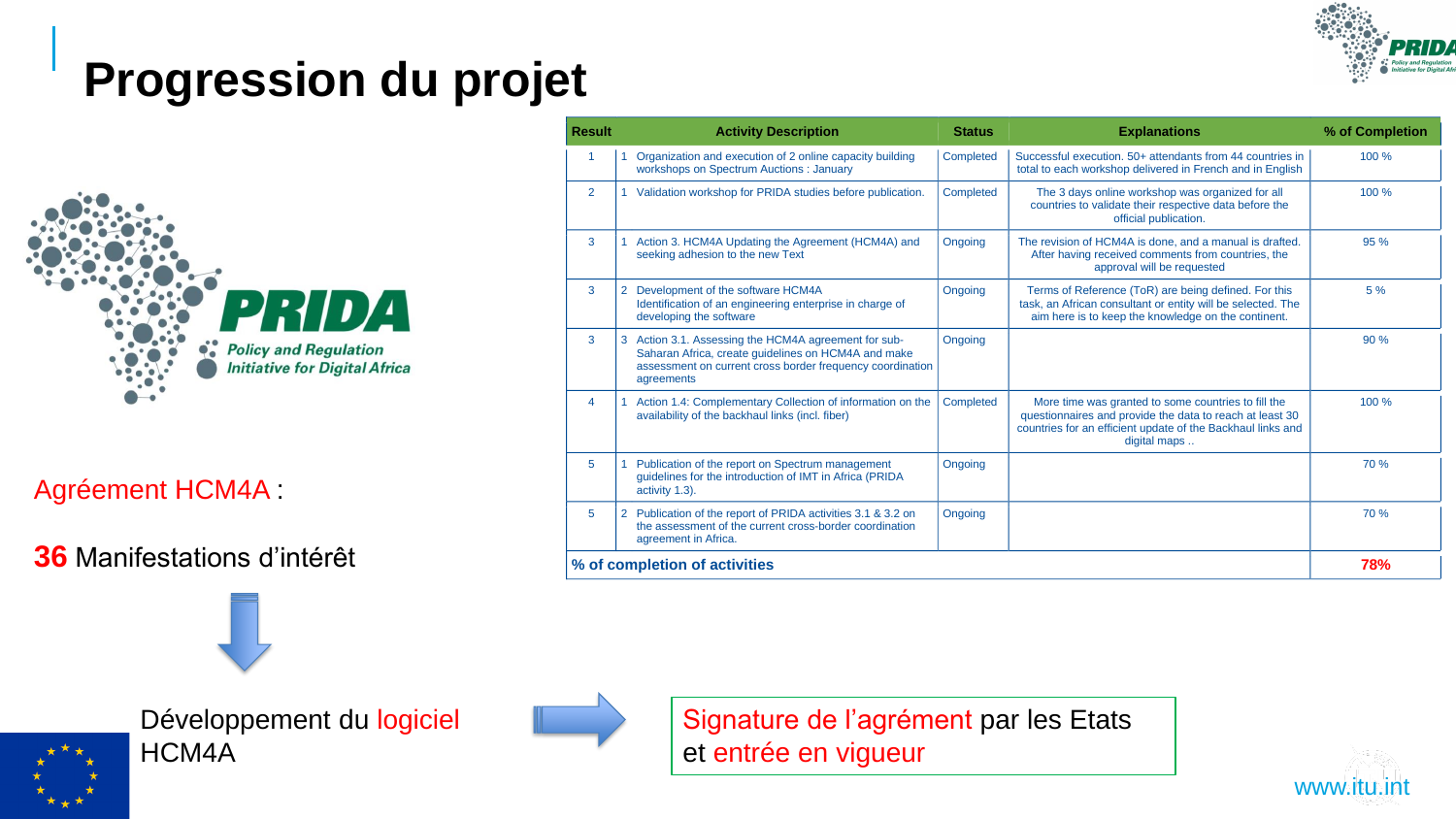# **Renforcement des Capacités**

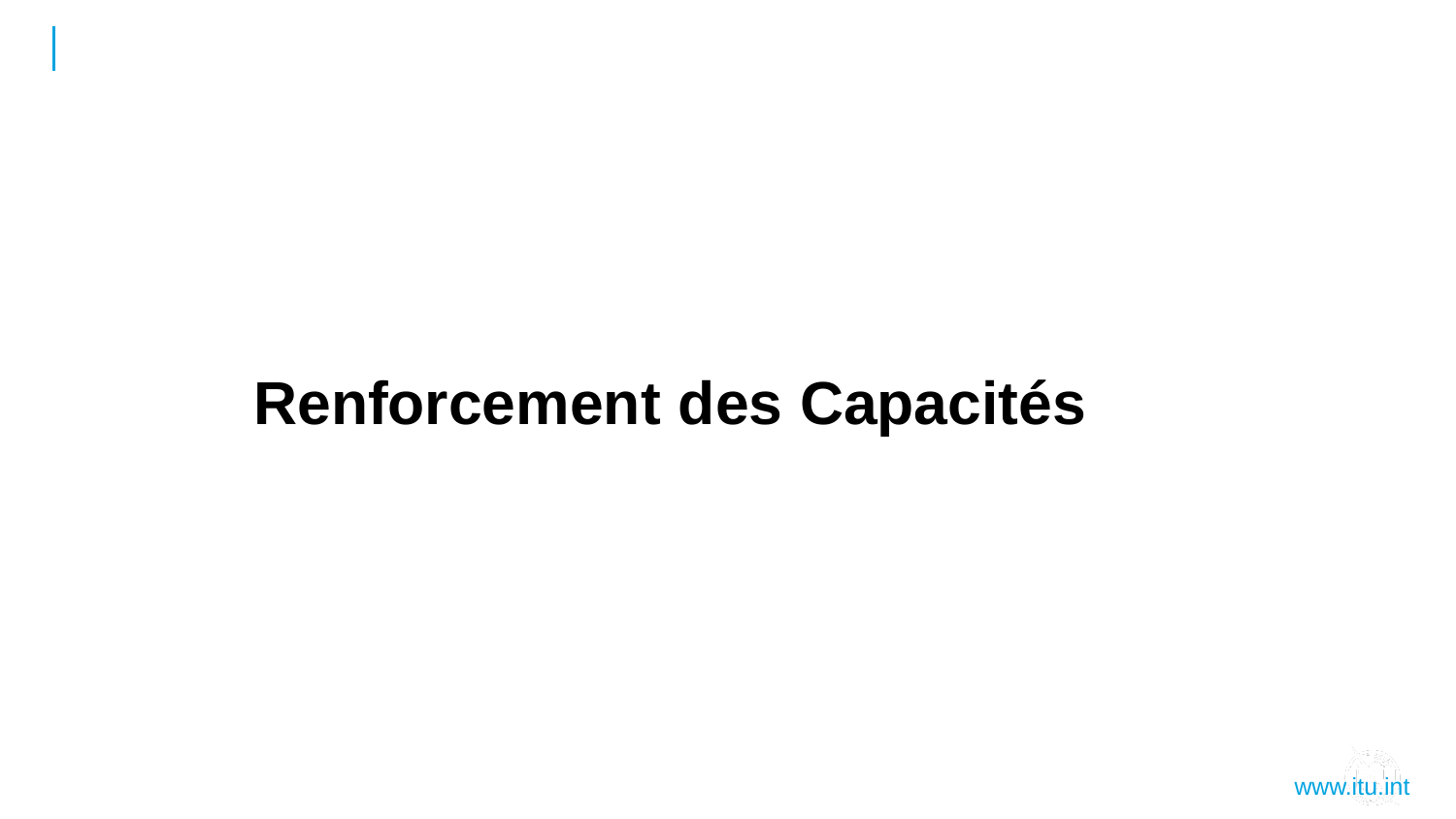#### **Formation et ateliers en chiffres**







**1257 participants**  **13 ateliers en virtuels (en ligne)**

**4 ateliers en présentiels**

**76% hommes 24% femmes** 

Soit pour répondre aux demandes de l'administration, soit conçu par l'UIT/PRIDA en fonction des activités du projet

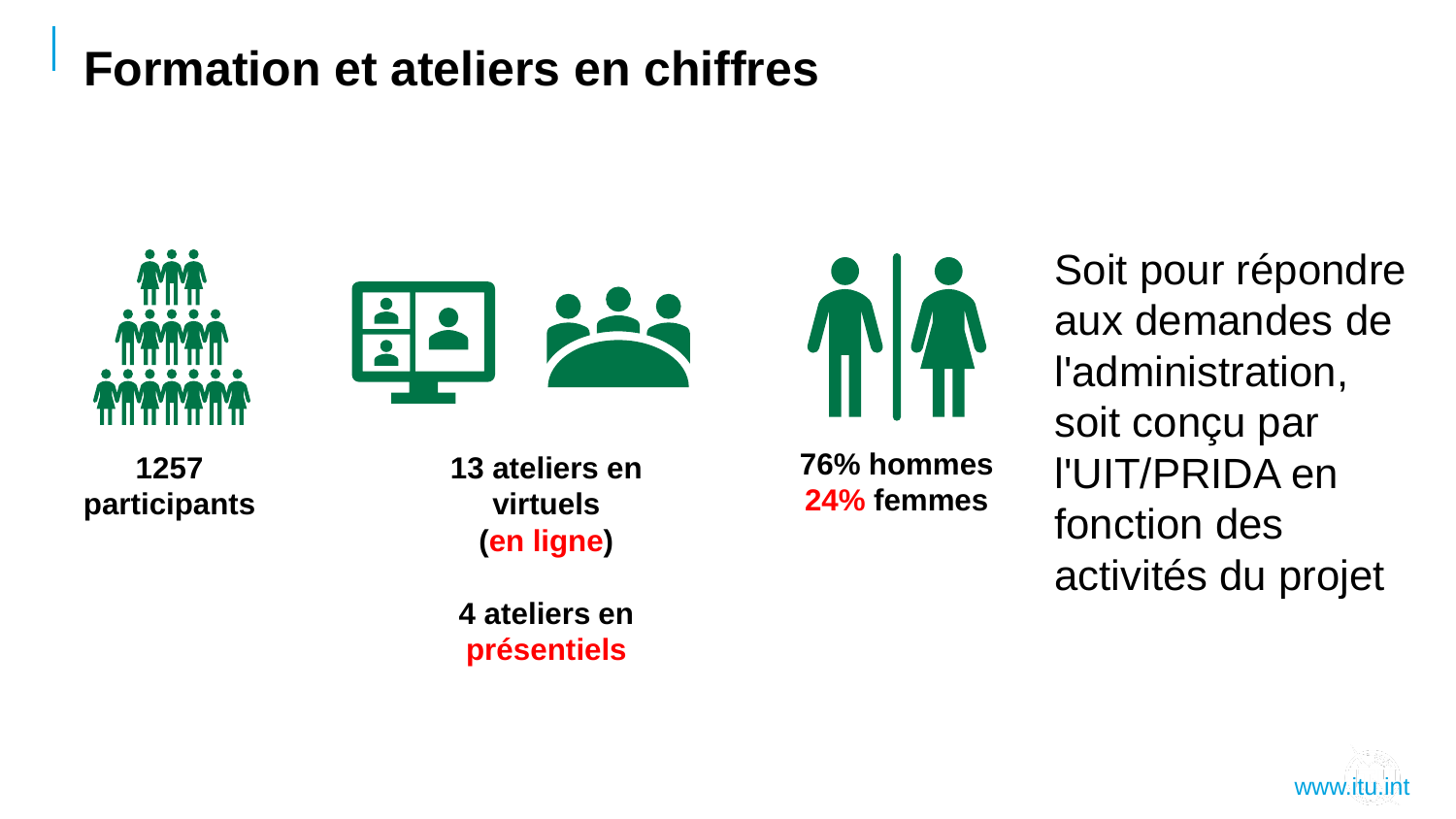|                                                                        |             |                             | <b>Genre</b> |                   |
|------------------------------------------------------------------------|-------------|-----------------------------|--------------|-------------------|
| <b>Evenement</b>                                                       | <b>Pays</b> | <b>Participants</b>   % (F) |              | $\frac{9}{6}$ (M) |
| Workshop on notification and training in Spectrum management & SMS4DC  |             |                             |              |                   |
| software[EN]; Monorovia, Liberia                                       | 12          | 48                          | 42           | 58                |
| Workshop on notification and training in Spectrum management & SMS4DC  |             |                             |              |                   |
| software [FR]; Brazzaville, Congo                                      | 14          | 55                          | 9            | 91                |
| Workshop on Cross Border frequency coordination [EN]; Gaborone,        |             |                             |              |                   |
| Botswana                                                               | 17          | 106                         | 25           | 75                |
| Spectrum Management Workshop[EN]; Zanzibar                             | 17          | 35                          | 23           | 77                |
| Online Spectrum Management Workshop; English                           | 25          | 85                          | 22           | 78                |
| Online Spectrum Management Workshop; French                            | 22          | 84                          | 12           | 88                |
| Online IoT and Digital Services Workshop; French                       | 18          | 89                          | 40           | 60                |
| Online IoT and Digital Services Workshop; English                      | 18          | 71                          | 44           | 56                |
| Online Spectrum Auctions workshop: English                             | 21          | 64                          | 27           | 73                |
| Online Spectrum Auctions workshop: French                              | 18          | 54                          | 22           | 78                |
| Online Information Session on ITU transmission Maps(EN&FR)             | 22          | 38                          | 18           | 82                |
| Validation workshop for PRIDA technical reports and guidelines (EN&FR) | 32          | 104                         | 16           | 84                |
| Online workshop on NTFA(EN &FR)                                        | 33          | 102                         | 34           | 66                |
| Online forum on NTFA(EN&FR)                                            | 14          | 42                          | 21           | 79                |
| Online PRIDA meeting for presenting HCM4A deliverables (EN&FR)         | 26          | 79                          | 16           | 84                |
| Online HCM4A Validation workshop (EN&FR)                               | 26          | 79                          | 16           | 84                |
| Online PRIDA workshop on IMT 700 and 800 MHz and transition from       |             |                             |              |                   |
| analogue to digital broadcasting (EN&FR)                               | <u>40</u>   | <u> 122 </u>                | 21           | <u>79</u>         |
|                                                                        |             | 1257                        | 24           | 76                |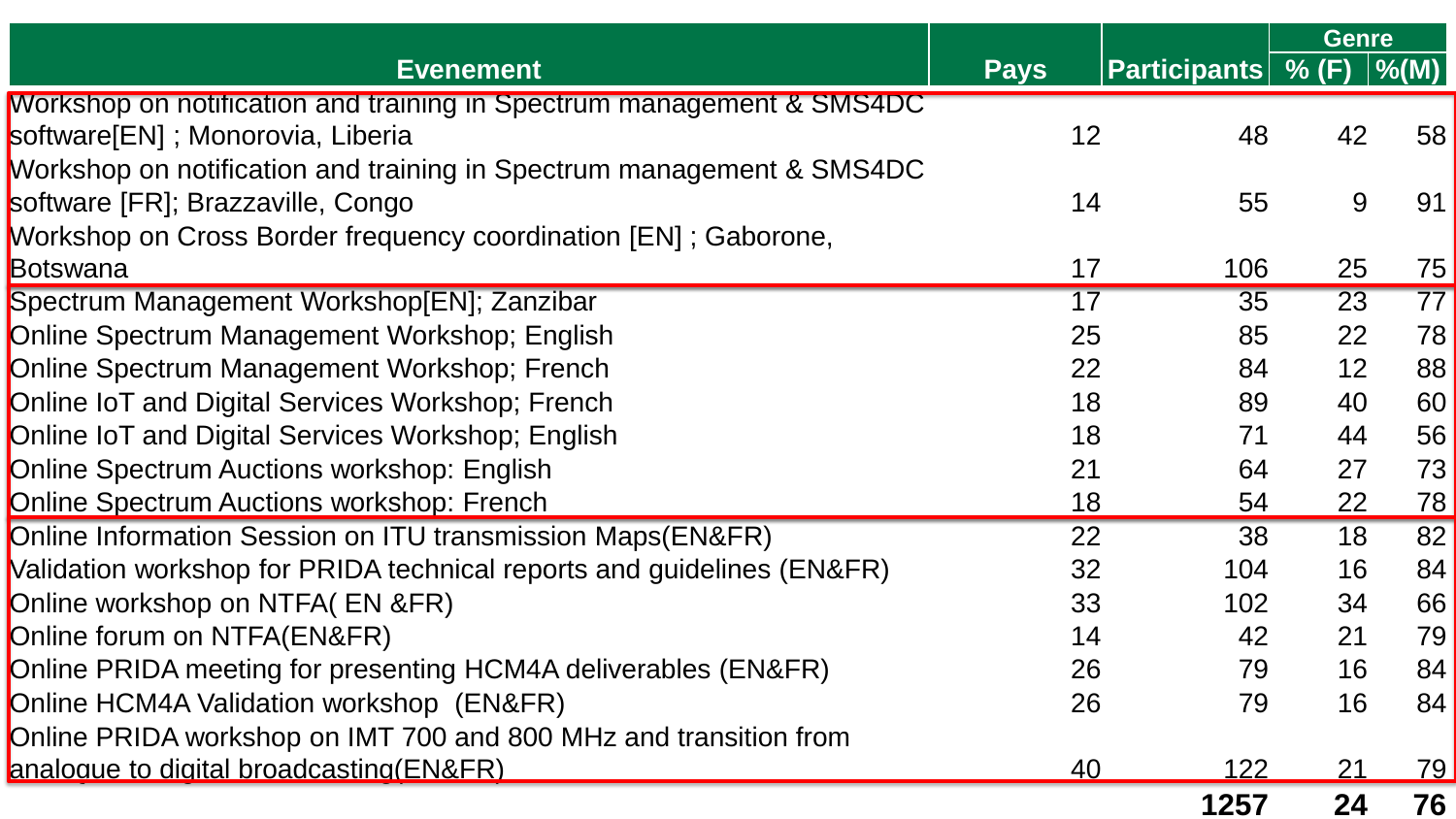# **Rapports et directives**

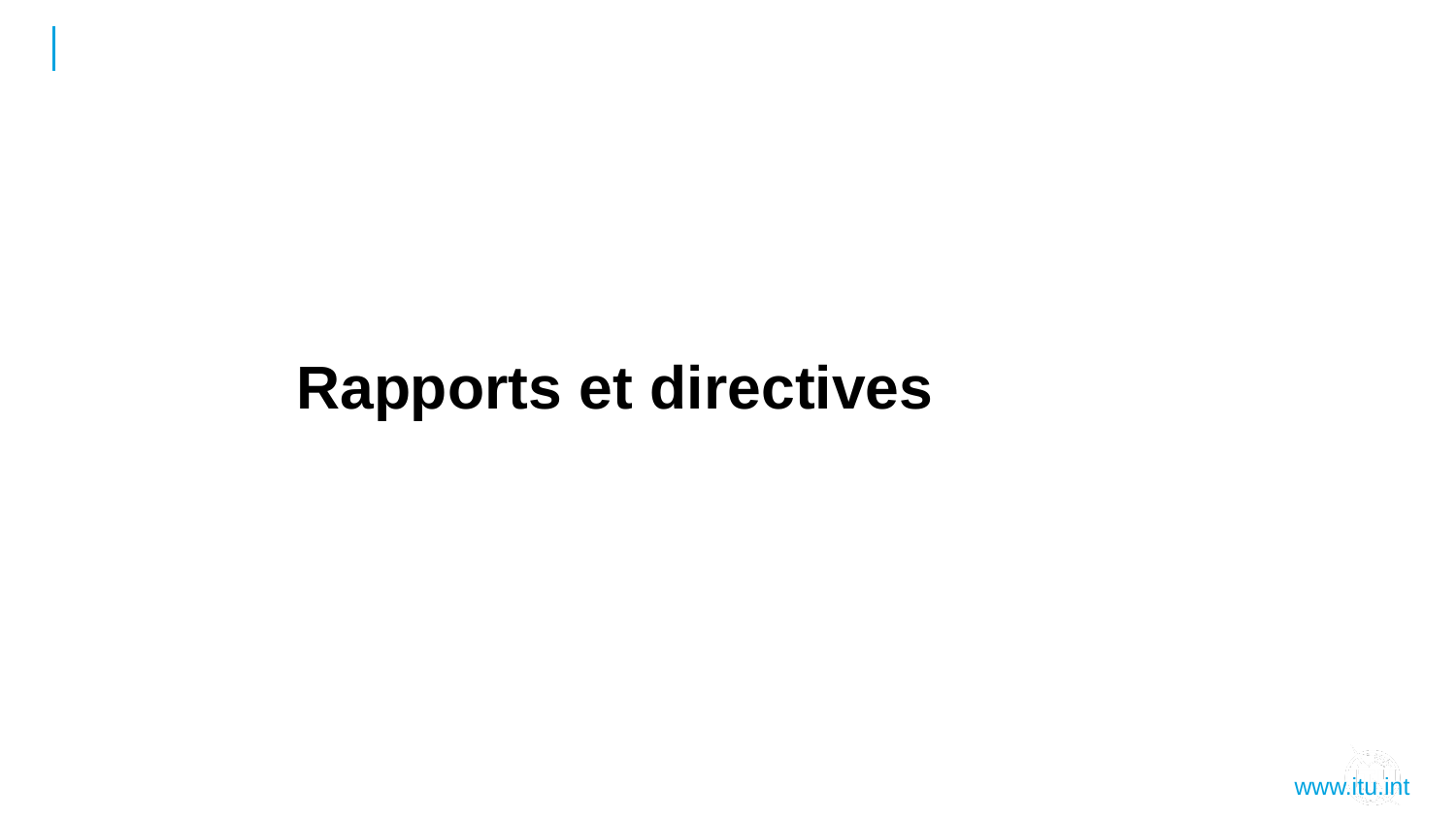#### **Liste des Rapports et Directives de PRIDA**

| <b>Rapport</b>                                                | <b>Description</b>                                                                                                 |
|---------------------------------------------------------------|--------------------------------------------------------------------------------------------------------------------|
| Guidelines on spectrum harmonisation for terrestrial wireless | Status of NTFA, IMT spectrum assignments, ASO/ DSO and others.                                                     |
| broadband deployment in Africa (PRIDA action 1.2 guidelines)  | Guidelines and recommendations on the preparation of the national table                                            |
|                                                               | of frequency allocation (NTFA),                                                                                    |
| (Guidelines 59 pages, accompanying report 177 pages)          | proposals on frequency arrangements for bands identified for IMT                                                   |
|                                                               | systems,                                                                                                           |
|                                                               | technical conditions to protect other radiocommunications services                                                 |
|                                                               | operating in-band or in adjacent bands from IMT services, and<br>cross-border coordination for IMT v. IMT systems. |
| Spectrum management guidelines for the introduction of IMT in | an overview and summary of sharing and compatibility studies between                                               |
| Africa (PRIDA action 1.3 guidelines)                          | IMT systems and other radiocommunication services/applications                                                     |
|                                                               | operating in-band and in adjacent bands,                                                                           |
| $(255$ pages)                                                 | technical and regulatory conditions to facilitate the introduction of IMT                                          |
|                                                               | services while ensuring the protection of other radiocommunication                                                 |
|                                                               | services,                                                                                                          |
|                                                               | best practices of spectrum refarming of different radiocommunication                                               |
|                                                               | services in different bands and funding mechanisms for the refarming                                               |
|                                                               | process,                                                                                                           |
|                                                               | cases of cross-border coordination for IMT v. other systems and transition<br>from ATV to DTTB.                    |
| Report on the assessment of the current cross-border          | report on the assessment of the current cross-border coordination                                                  |
| coordination agreements in Africa (PRIDA actions 3.1 & 3.2)   | agreements in Africa and their compliance with the HCM4A.                                                          |
|                                                               |                                                                                                                    |
| $(100 \text{ pages})$                                         | The report also identifies the areas where HCM4A could be updated in light of                                      |
|                                                               | the developments happened since its first draft was introduced and the                                             |
|                                                               | practical implementation experience of HCM in Europe.                                                              |
| Harmonized calculation method for Africa agreement            | Main text and 12 annexes                                                                                           |
|                                                               | Manual (administrative and technical procedures + Q&As)                                                            |
|                                                               |                                                                                                                    |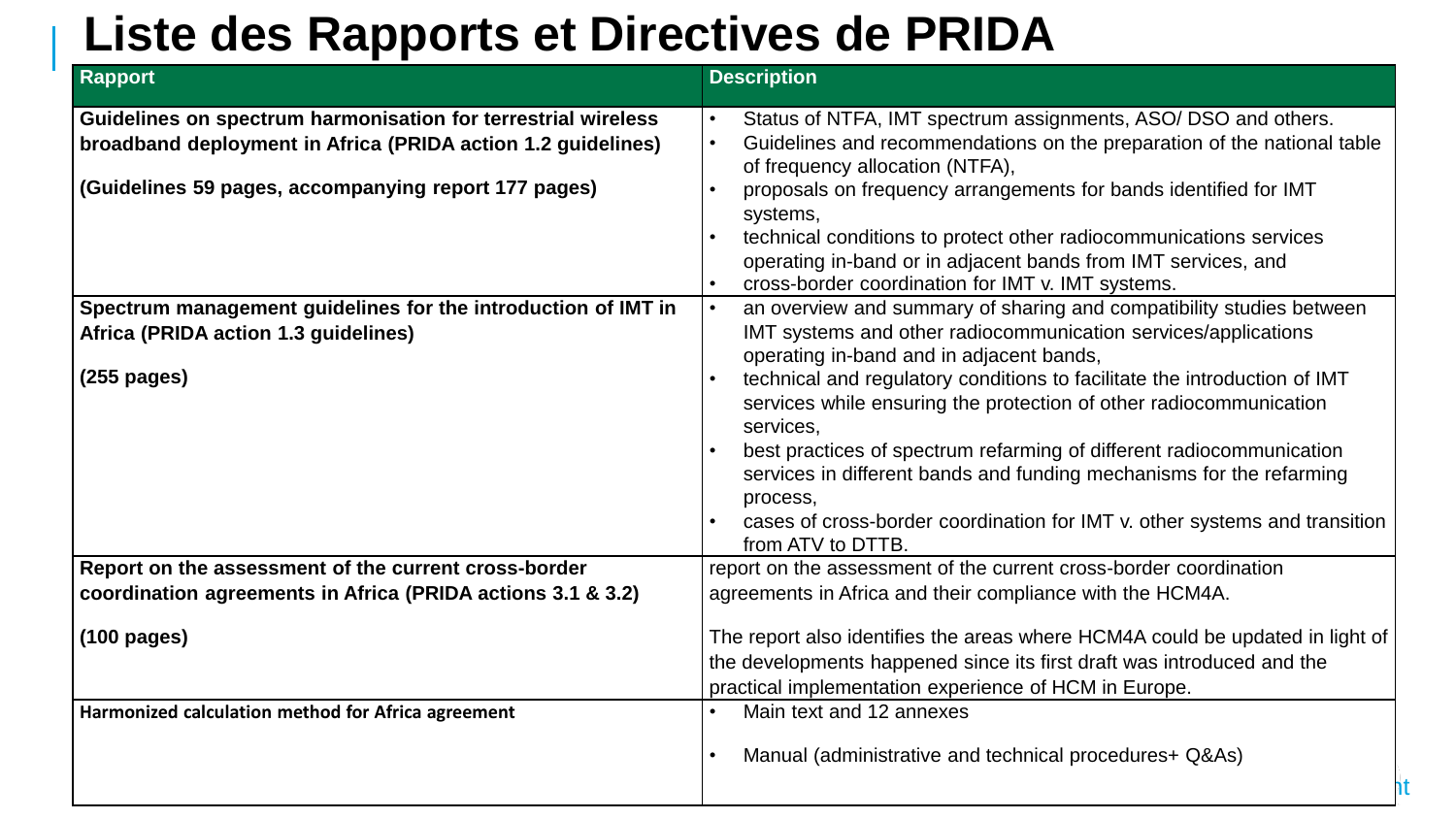# **Assistance Technique**

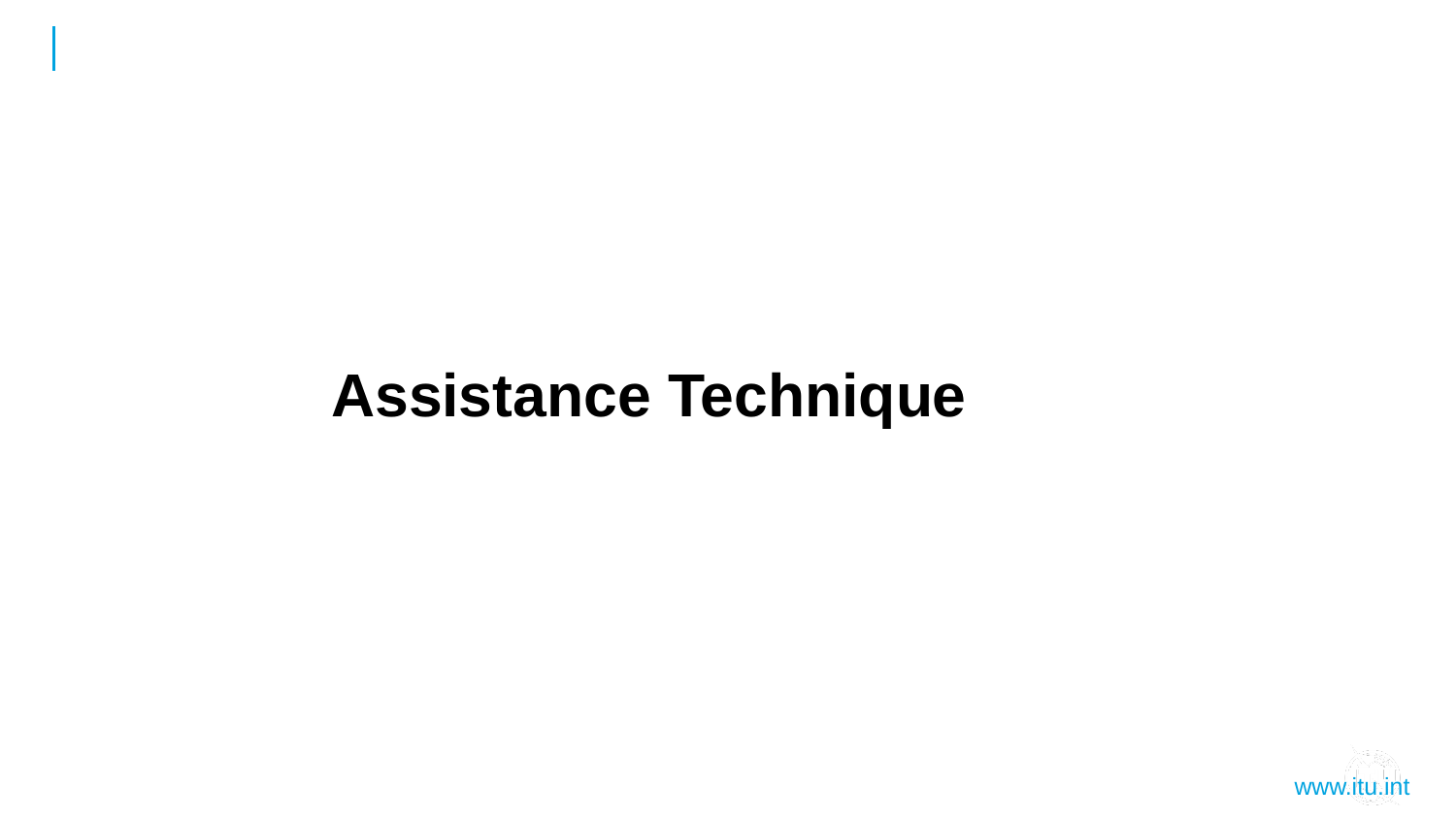## **Assistance Technique directe (sur demande)**





- Requêtes émanant des Etats membres (4 différents sujets) basées sur les activités du projet.
- A ce jour,
	- NTFA Atelier et partage de connaissances (Feedback positive)
	- NTFA assistance technique directe (Soudan du Sud, Namibie, ...
	- Transition de l'analogique au numérique (Madagascar, Djibouti, Comores, ...)
	- Et plus à venir....



www.itu.int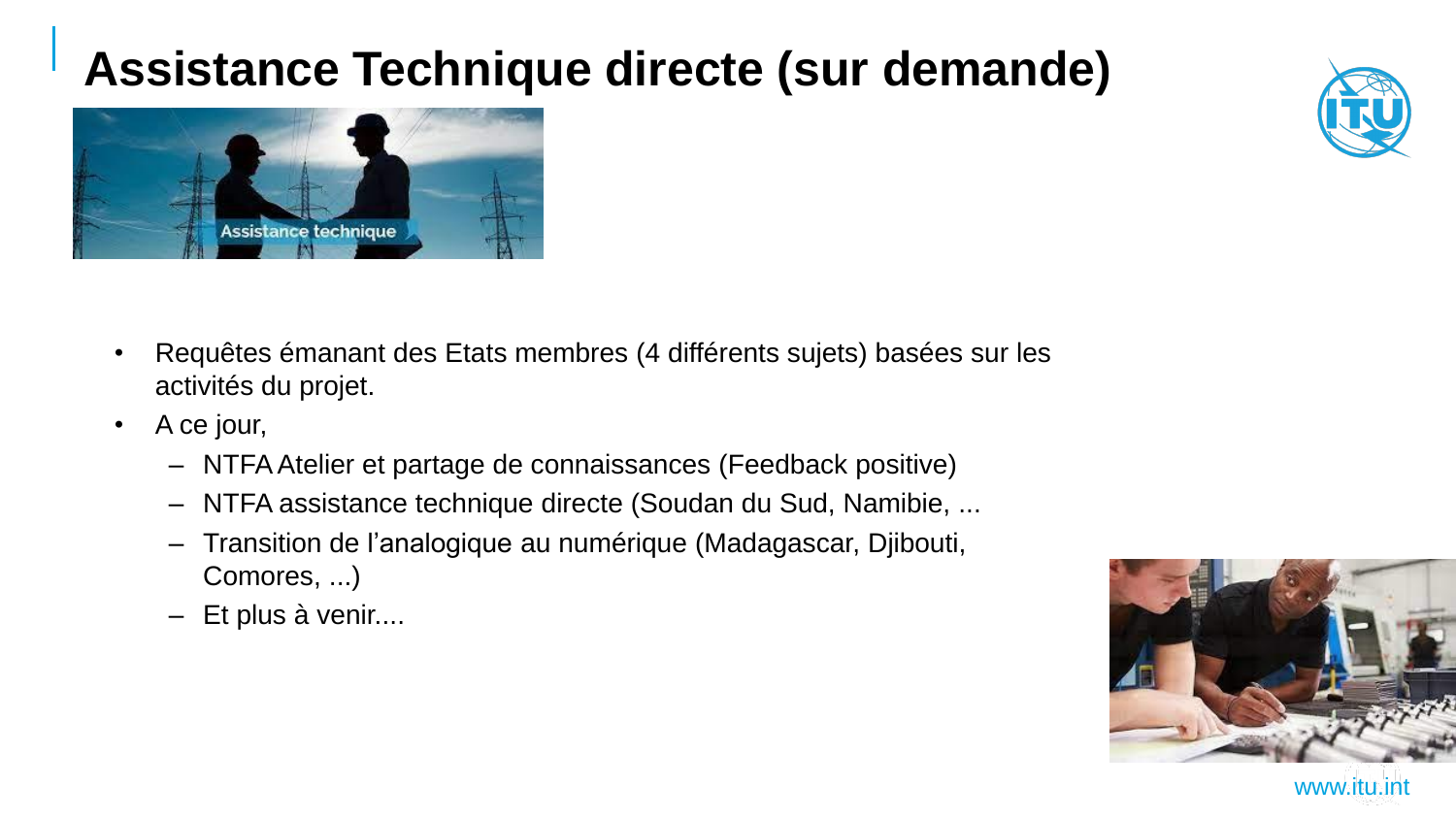



#### **Activités prévues pour 2022 et 2023**





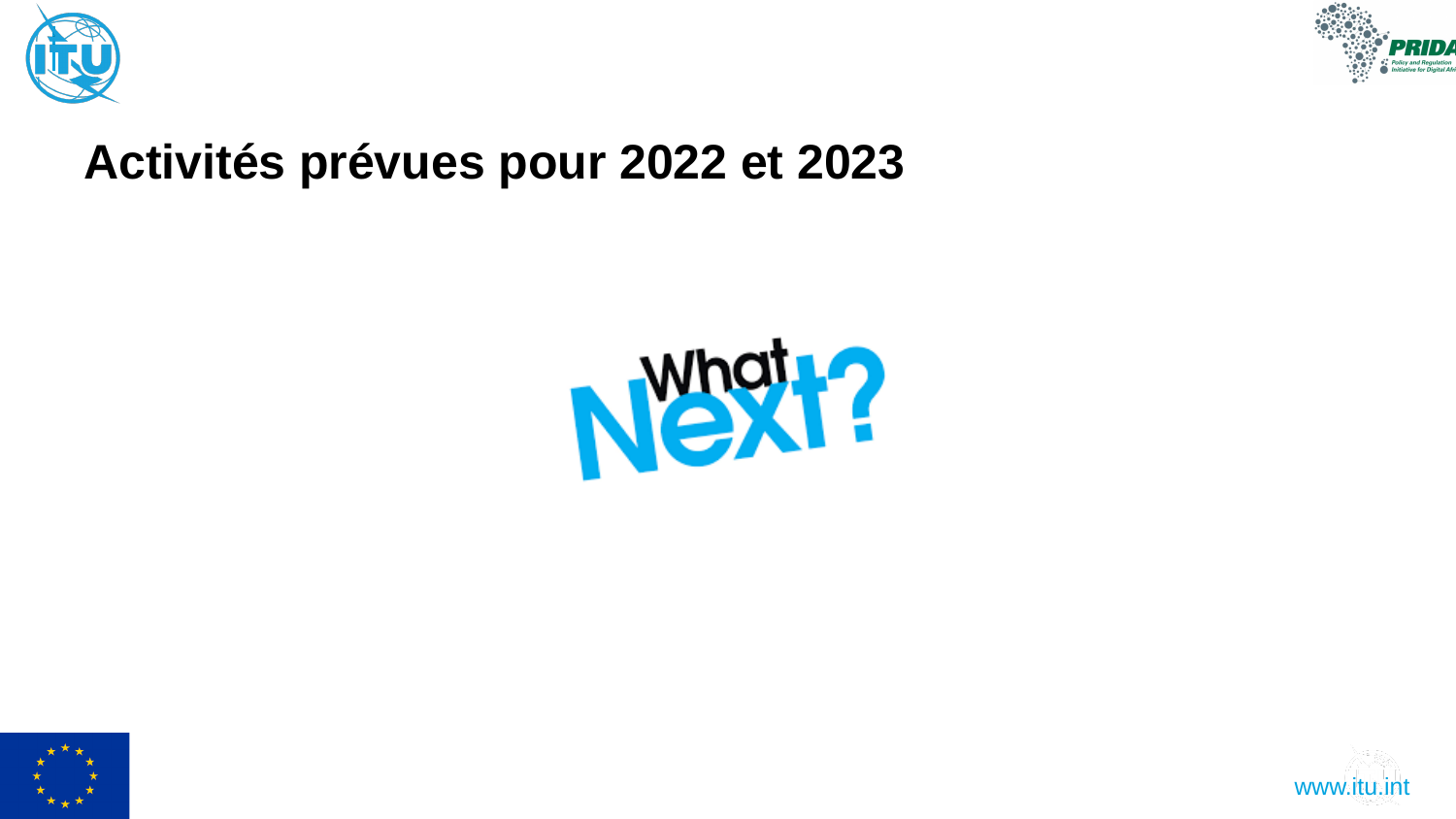



## **2022 : Liste non- exhaustive d'activités.**





- RECs (ECCOWAS, ECCAS, SADC, EACO)

- Associations de Régulateurs
- **IUT et Union Africaine**



#### + 20 nouvelles activités

(En cours de Validation par l'Union Européenne)



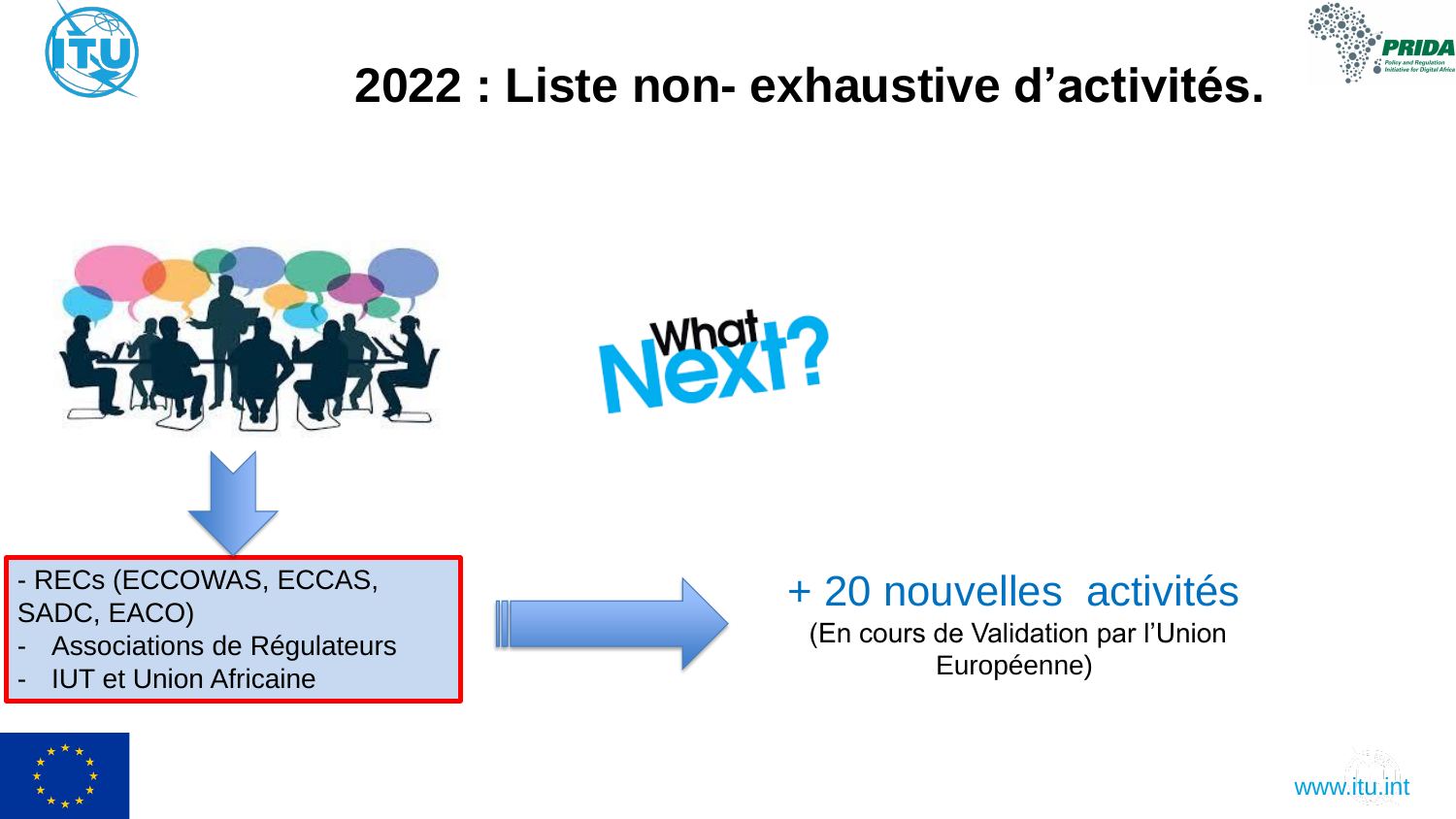





#### 15 Mai 2024



Coordination avec les pays bénéficiaires

Développement du logiciel de gestion des fréquences